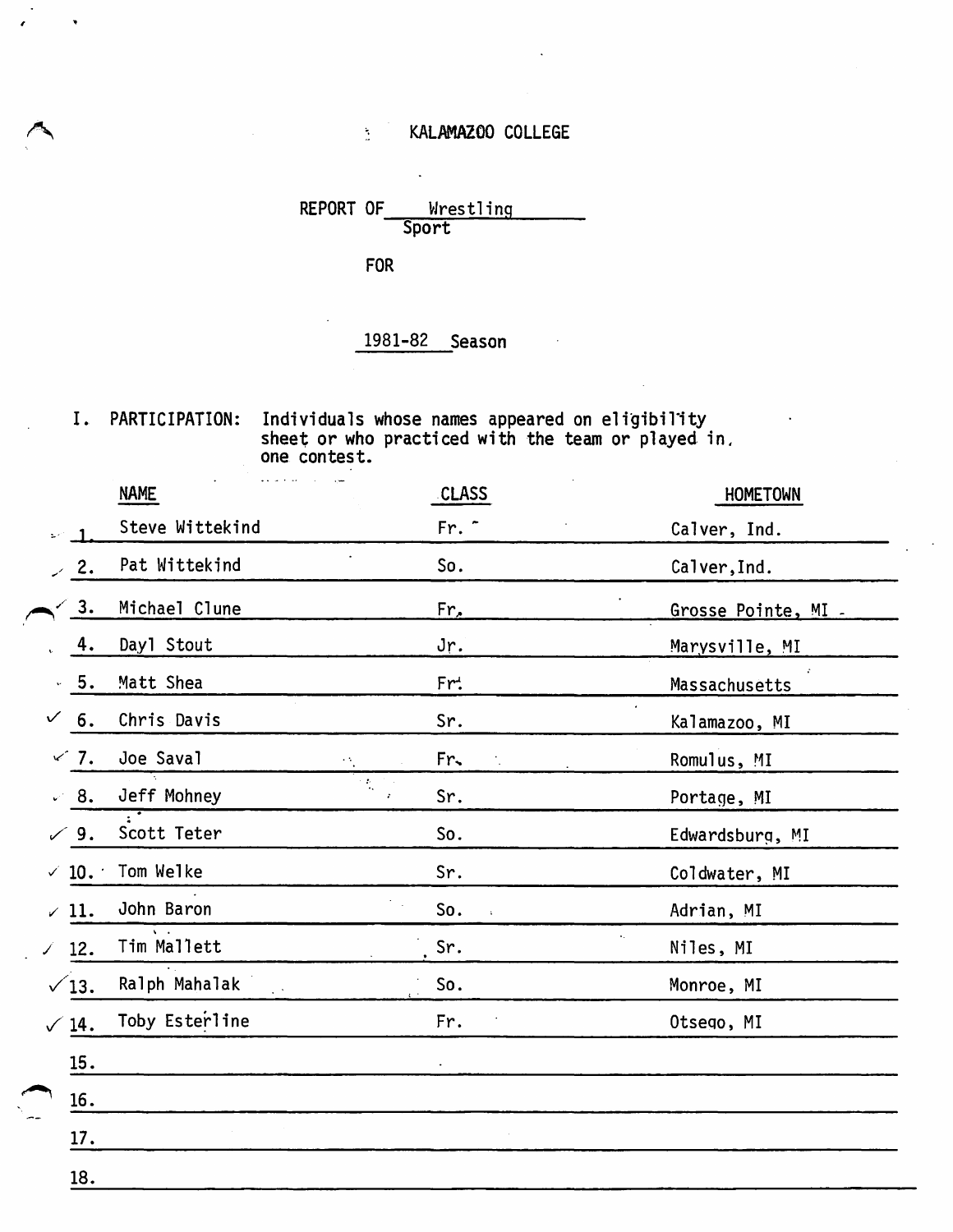|     | III. | Number of Awards Won From Each Class (Do not include J.V.)<br>Varsity             |                         |              |                    |                                      |                                                                |  |
|-----|------|-----------------------------------------------------------------------------------|-------------------------|--------------|--------------------|--------------------------------------|----------------------------------------------------------------|--|
|     |      | Freshmen<br>4<br>$\overline{2}$<br>Sophmore<br>Junior<br>4<br>Senior <sup>-</sup> |                         |              |                    |                                      |                                                                |  |
| IV. |      | Number of Kinds of Varsity Awards (Do not include J.V.)                           |                         |              |                    |                                      |                                                                |  |
|     |      | Championship<br>Non-championship<br>Certificate                                   |                         |              | CHECK ONE          |                                      | <b>Blankets</b><br>Jackets<br>Photograph<br>(for championship) |  |
| V.  |      | SEASONAL RESULTS                                                                  |                         |              |                    |                                      |                                                                |  |
|     |      | Conference<br>. Total                                                             | Won<br>Won <sup>-</sup> | $\mathbf{2}$ | $\overline{10}$    | Lost<br>$\textsf{Loss}$ <sup>T</sup> | <u>3</u><br>К                                                  |  |
| VI. |      | RESULTS OF CONTESTS (Team Scores)                                                 |                         |              |                    |                                      |                                                                |  |
|     |      |                                                                                   |                         |              |                    |                                      |                                                                |  |
| K.  |      | 22 G.R. Junior College 28                                                         |                         | K            | 38 Ohio Wesleyan 9 |                                      | K.                                                             |  |
| K   | 42   | G.R. School of Bible &<br>Music 21                                                |                         | K.           | 32 Depauw          | 21                                   | K                                                              |  |
| K   |      | 42 G.R. Baptist                                                                   | 12                      | K.           | 34 Hope            | 19                                   | K                                                              |  |
| K   |      | 20 Sienna Heights                                                                 | 20                      | $\mathsf{K}$ | 26 Wooster         | 27                                   | K                                                              |  |
| K   |      | 5 Alma                                                                            | 39                      | K            | 6 Wabash           | 39                                   | K                                                              |  |
| K   |      | 19 Hope                                                                           | 27                      | K.           | 28 Adrian          | 15                                   | K                                                              |  |
| K   |      | 32 Spring Arbor                                                                   | 9                       |              | K 30 Calvin        | 24                                   | K                                                              |  |
| K   |      | 20 Adrian                                                                         | 18                      | $\mathsf K$  |                    |                                      | K                                                              |  |
| K   |      | 27 G.R. Baptist                                                                   | 18                      | K            |                    |                                      | K                                                              |  |

## VII. CONFERENCE STANDING (Indicate the order the teams finished)

| Olivet<br>Kalamazoo & Hope |                          | $\mathcal{R}$ $\mathcal{L}$ | c |  |
|----------------------------|--------------------------|-----------------------------|---|--|
| Adrian                     | $\sim$                   |                             |   |  |
| Calvin                     | $\overline{\phantom{0}}$ |                             |   |  |

 $\epsilon_{\rm{max}}$  $\frac{1}{2}$  .

~-

-5-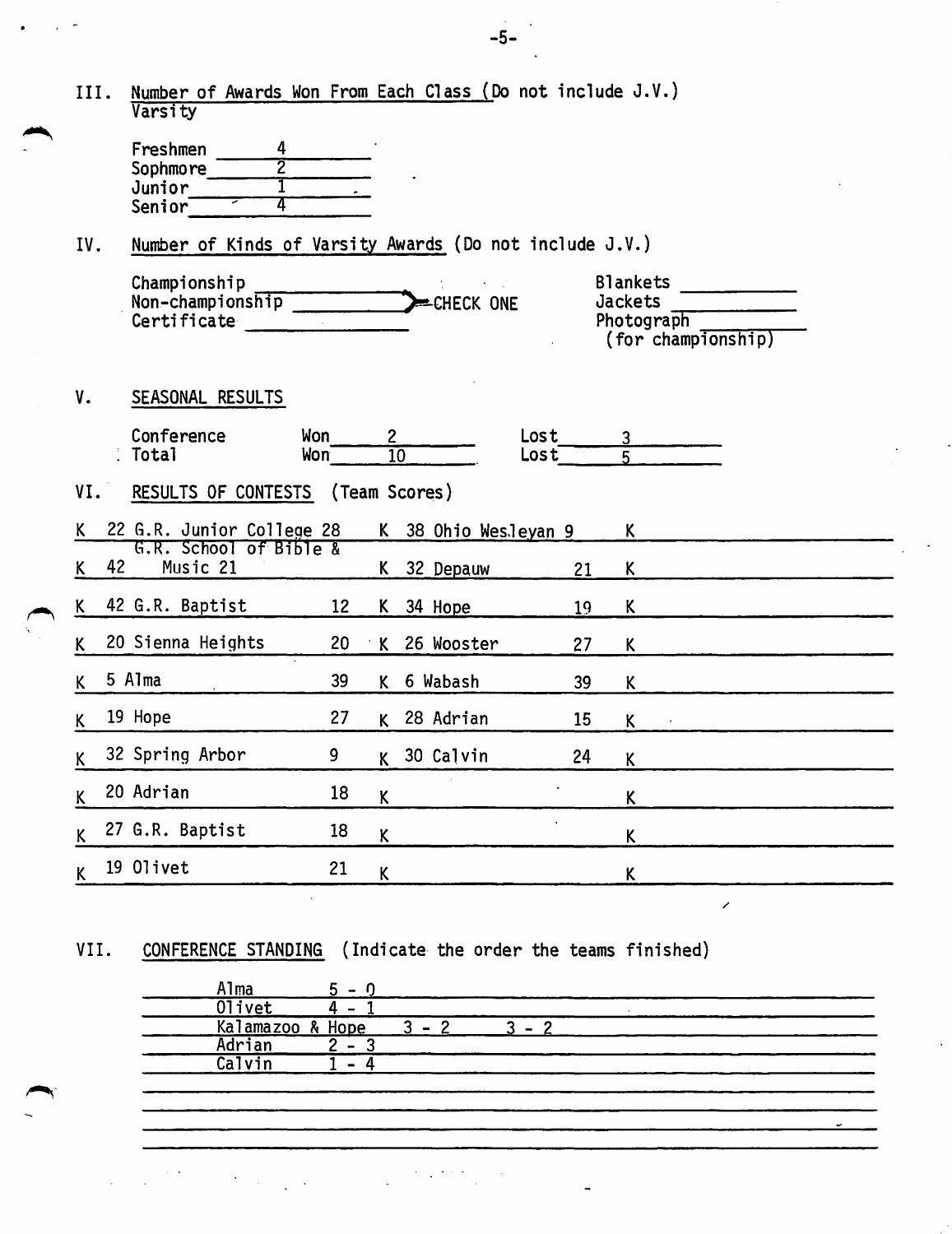### VIII. RESULTS OF TOURNAMENTS, INVITATIONAL MEETS, ETC.

| 1st Hope Invitational             | 8 teams |  |
|-----------------------------------|---------|--|
| 3rd Chris Taylor Memorial 6 teams |         |  |
| 3rd MIAA                          | 6 teams |  |
| 9th Wheaton Invitational 26 teams |         |  |
|                                   |         |  |
|                                   |         |  |
|                                   |         |  |
|                                   |         |  |

#### IX. KALAMAZOO COLLEGE - HONORS AND RECOGNITION

| Most Valuable- - Chris Davis |                        |  |  |                                       |
|------------------------------|------------------------|--|--|---------------------------------------|
| Most Improved                | Ralph Mahalak          |  |  |                                       |
| Captain                      |                        |  |  | Chris Davis, Tom Welke, Pat Wittekind |
| Other Honors                 | Chris Davis MIAA - MVP |  |  |                                       |

#### X. MIAA - HONORS AND RECOGNITION

| <b>All-Conference</b> | Dayl Stout      | lst  | 126 |
|-----------------------|-----------------|------|-----|
|                       | Chris Davis     | 1st  | 142 |
|                       | Steve Wittekind | .3rd | 134 |
|                       | Tom Welke       | 2nd  | 167 |
|                       | Tim Mallett     | 2nd  |     |

 $\sim$ 

Most Valuable Chris Davis MIAA - MVP - with Dan Coon, Alma Other Honors -----------------------------

### XI. MEAA-AIAW HONORS AND RECOGNITION

| Participation | Chris Davis |  |
|---------------|-------------|--|
|               | Day1 Stout  |  |
|               |             |  |
|               |             |  |
|               |             |  |
| All-American  |             |  |
|               |             |  |
|               |             |  |
|               |             |  |
| Other Honors  |             |  |
|               |             |  |
|               |             |  |